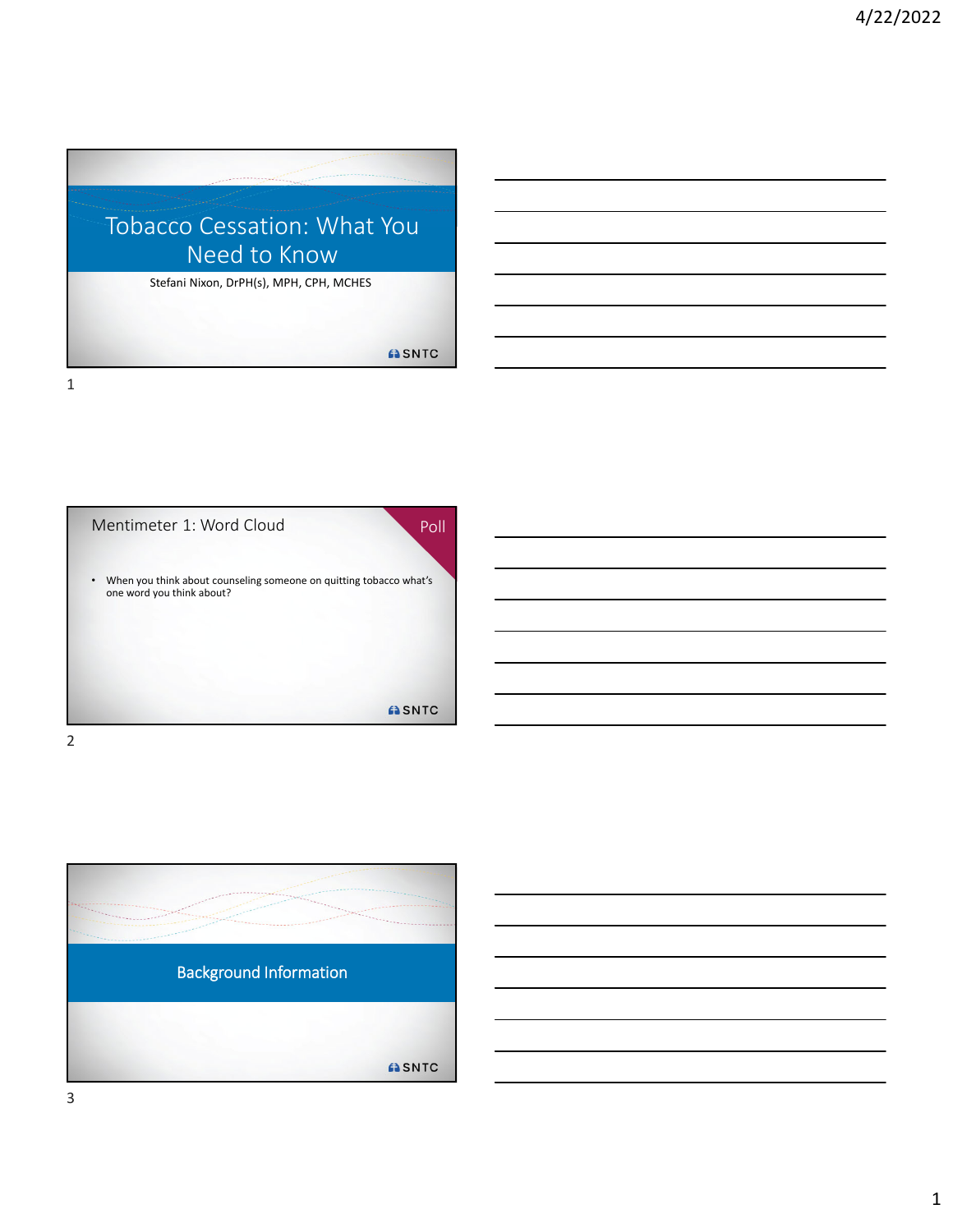

| <u> 1989 - Andrea Santa Andrea Andrea Andrea Andrea Andrea Andrea Andrea Andrea Andrea Andrea Andrea Andrea Andr</u>                                                 |  |
|----------------------------------------------------------------------------------------------------------------------------------------------------------------------|--|
|                                                                                                                                                                      |  |
|                                                                                                                                                                      |  |
|                                                                                                                                                                      |  |
| ,我们的人们就会在这里,我们的人们就会在这里,我们的人们就会在这里,我们的人们就会在这里,我们的人们就会在这里,我们的人们就会在这里,我们的人们就会在这里,我们<br>第151章 我们的人们的人们,我们的人们的人们的人们,我们的人们的人们的人们的人们的人们,我们的人们的人们的人们,我们的人们的人们的人们,我们的人们的人们的人们 |  |
| <u> 1989 - Andrea Santa Andrea Andrea Andrea Andrea Andrea Andrea Andrea Andrea Andrea Andrea Andrea Andrea Andr</u>                                                 |  |
|                                                                                                                                                                      |  |
|                                                                                                                                                                      |  |



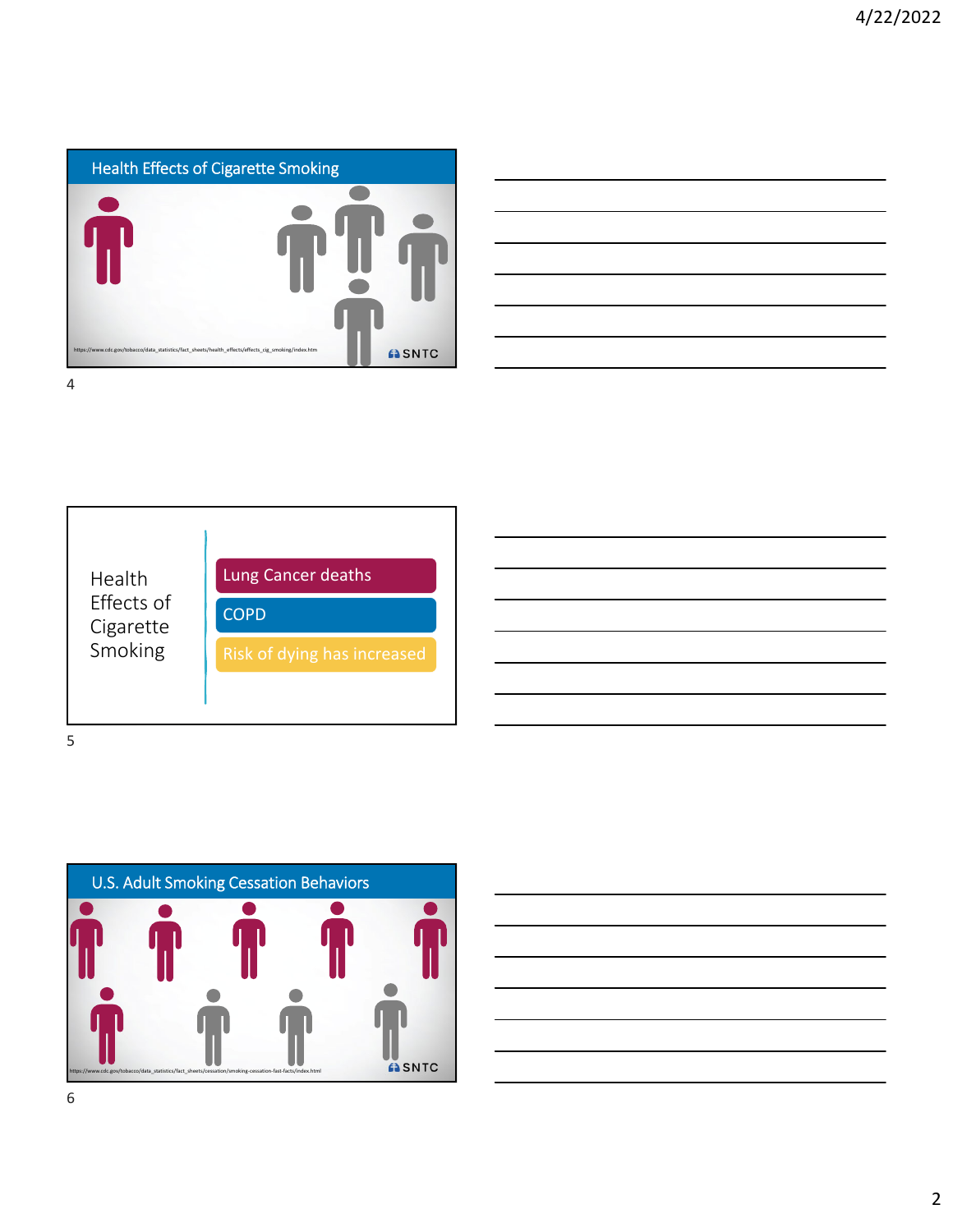









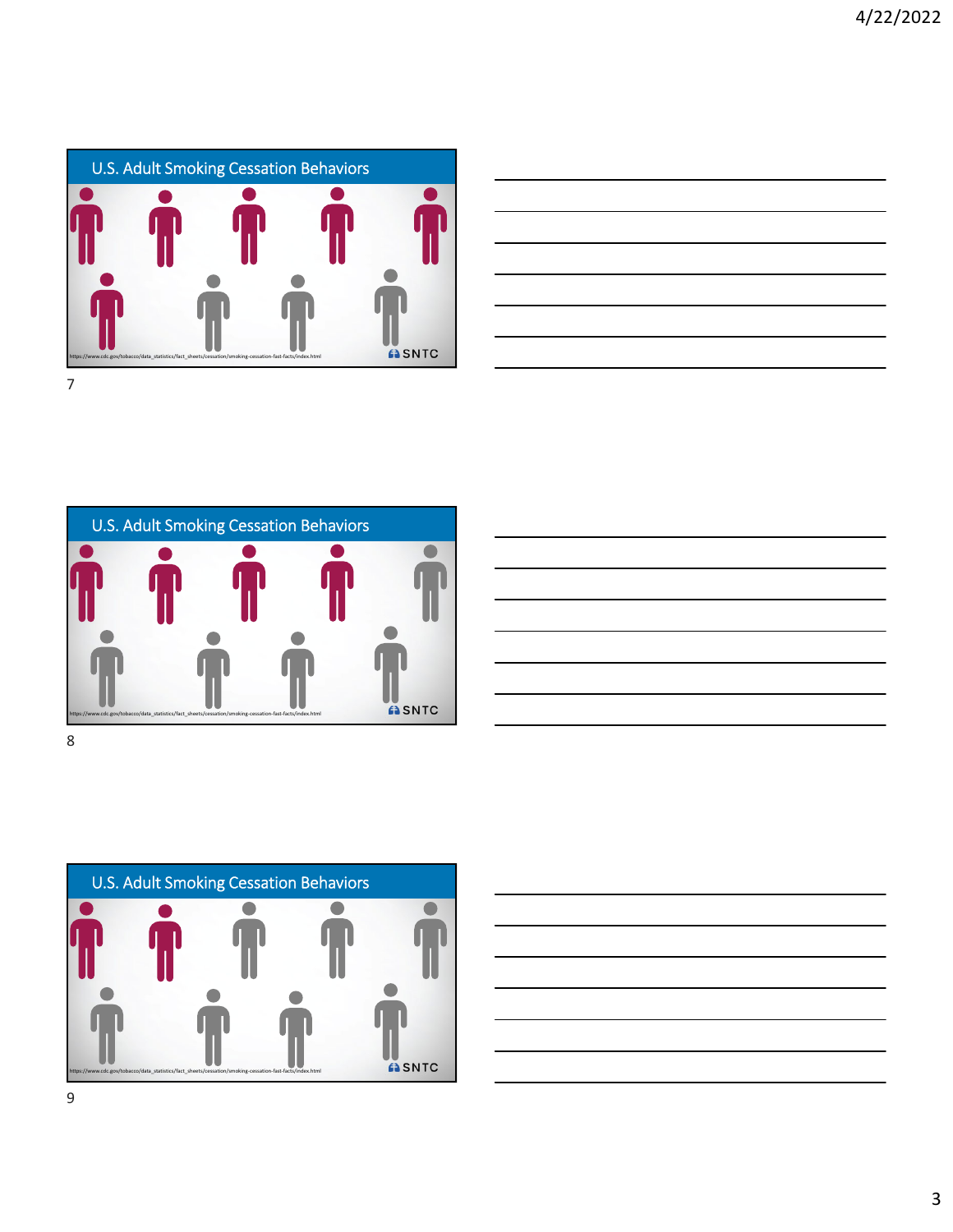#### Youth and Tobacco Use

- Tobacco product use is started and established primarily during adolescence
- Flavorings in tobacco products can make them more appealing to youth
- E‐cigarettes are the most commonly used tobacco product

https://www.cdc.gov/tobacco/data\_statistics/fact\_sheets/youth\_data/tobacco\_use/index.htm

10

#### Smoking and HIV

- People with HIV: • Smoke at **twice** the rate of the general population
- More likely to develop heart disease, cancer, lung diseases and infections than those without HIV
- More likely to get HIV‐related infections
- More likely to have a poorer response to HIV treatment

https://www.cdc.gov/tobacco/campaign/tips/diseases/smoking-and-<br>hiv.htmlil:":text=About%200ne%20in%20filve%20bmericans%20cigatetizes.&text=If%20you%20smoke%20and%20have,HIV%2DFelated<br>%20infortion=%20%20includine%3A&text=Th

**ASNTC** 

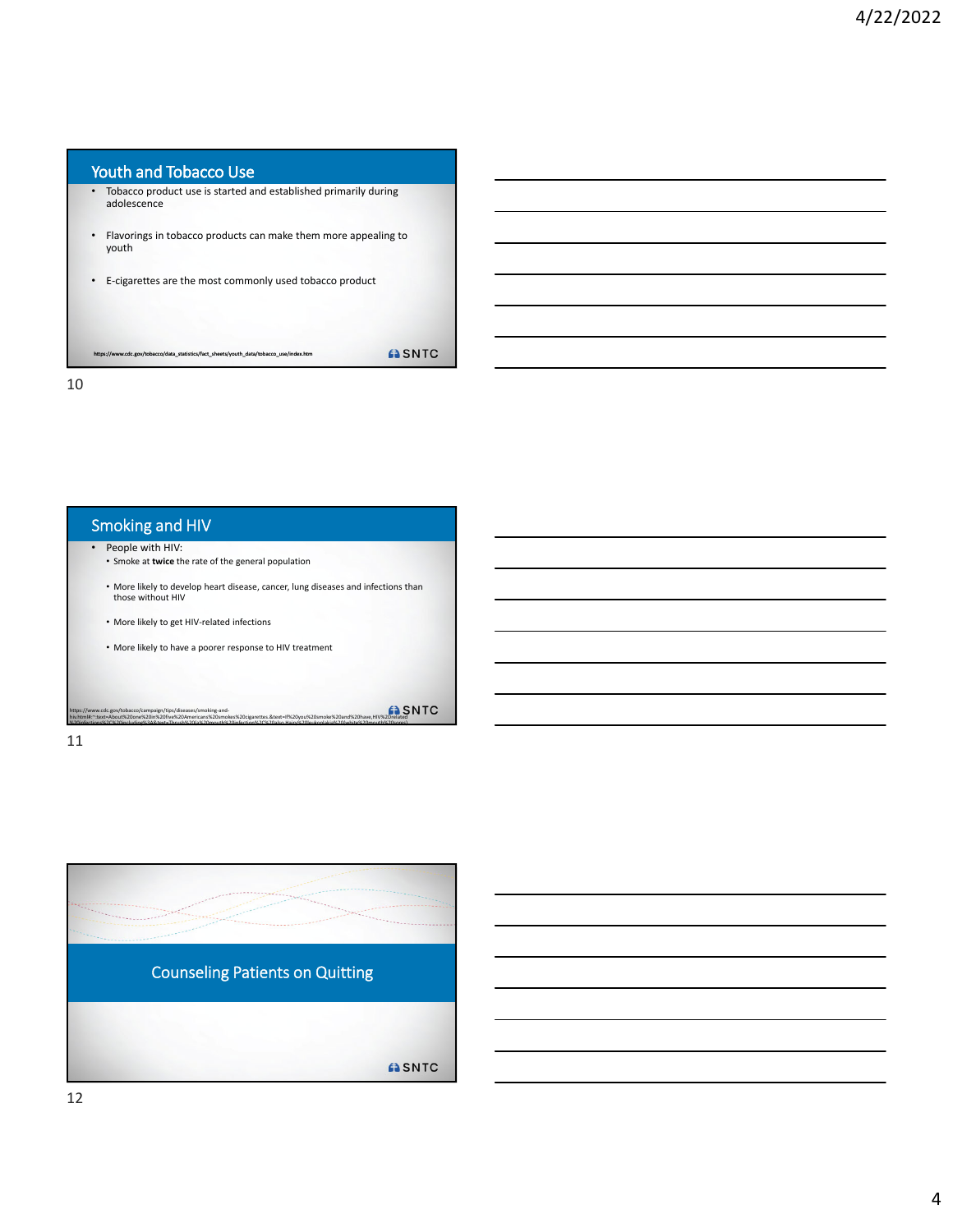





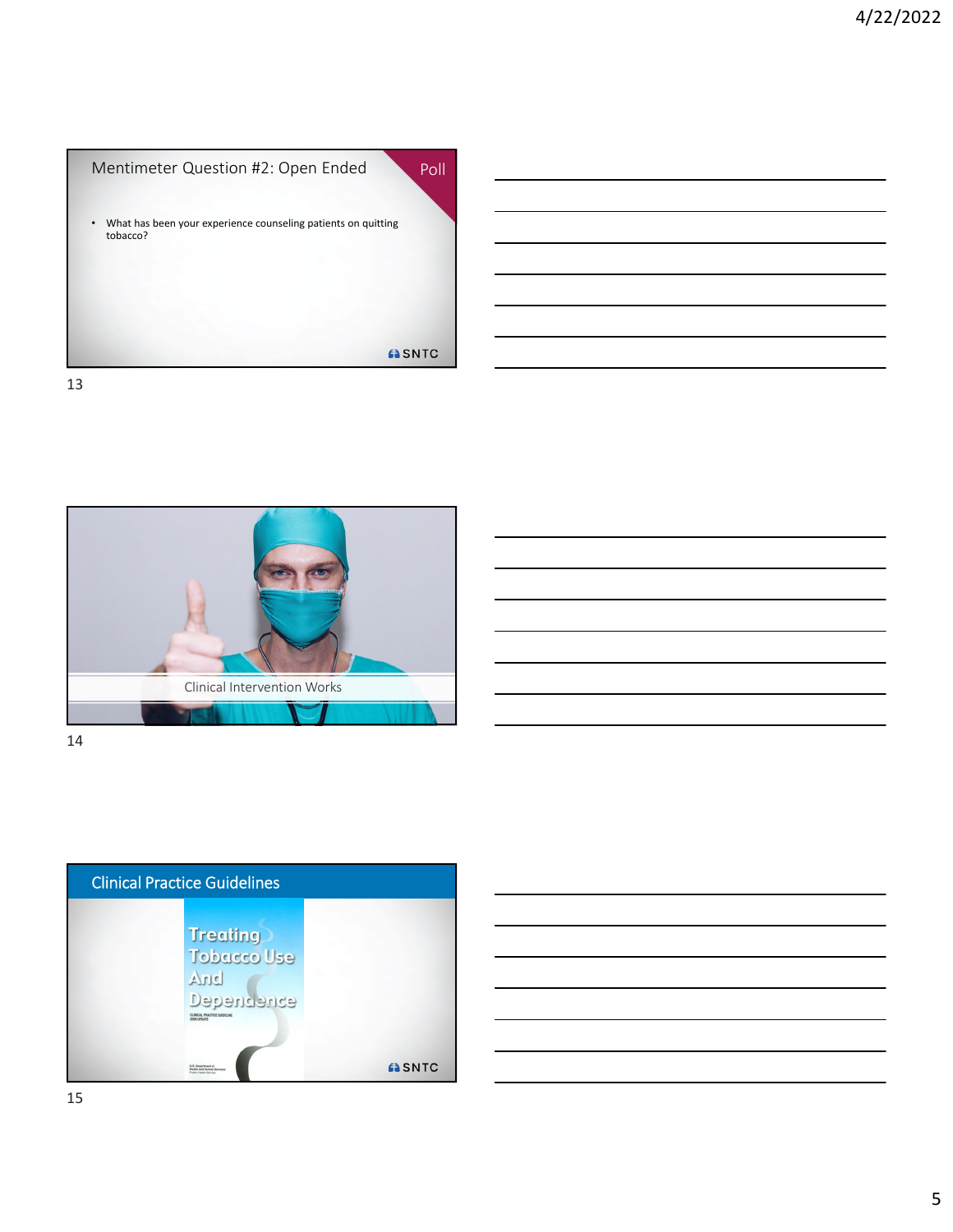

| 10 Key Guideline Recommendations        |              |
|-----------------------------------------|--------------|
| Tobacco dependence is a chronic disease |              |
|                                         |              |
|                                         |              |
|                                         |              |
|                                         | <b>ASNTC</b> |

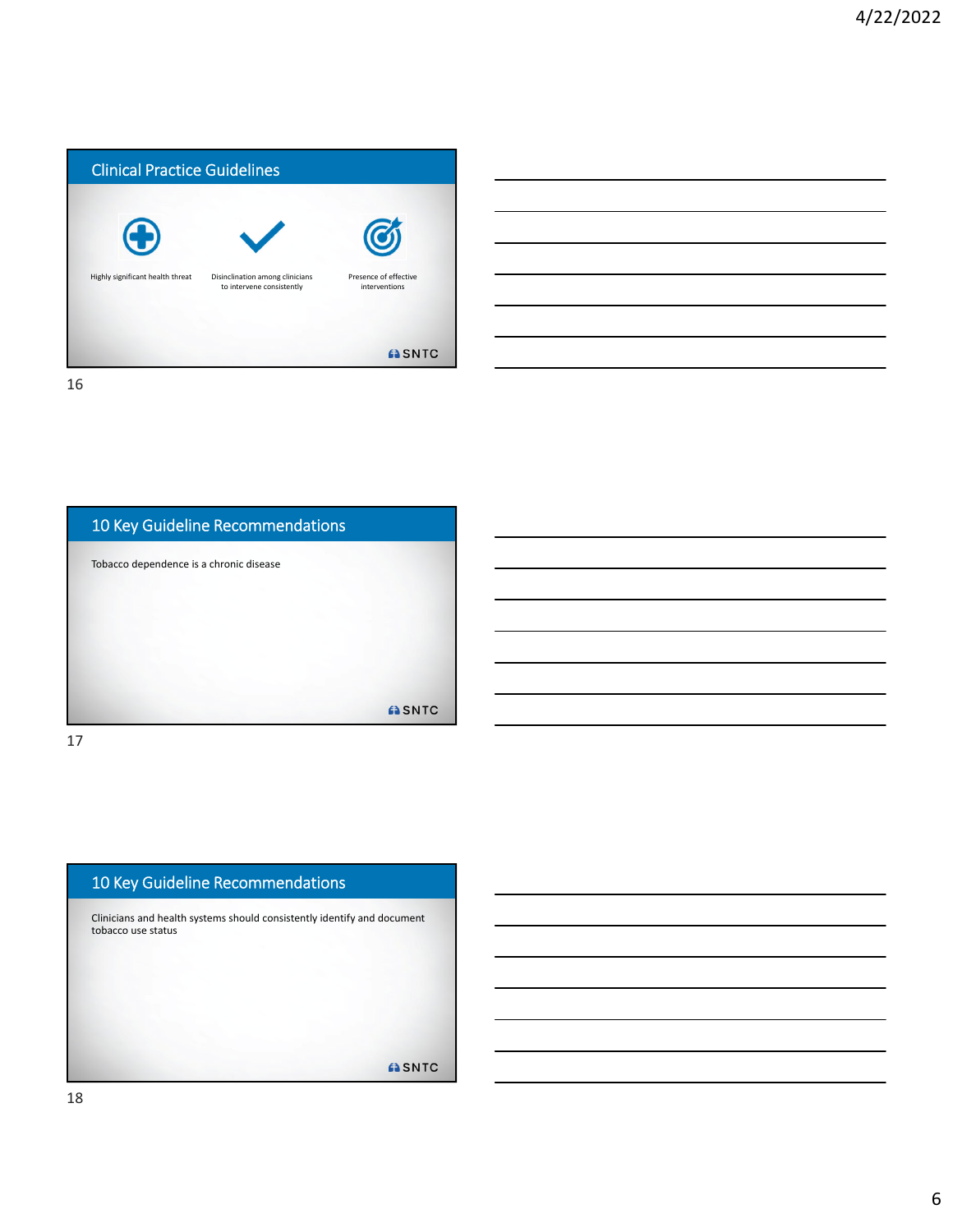#### 10 Key Guideline Recommendations

Tobacco dependence treatments are effective across a broad range of populations

**ASNTC** 

19



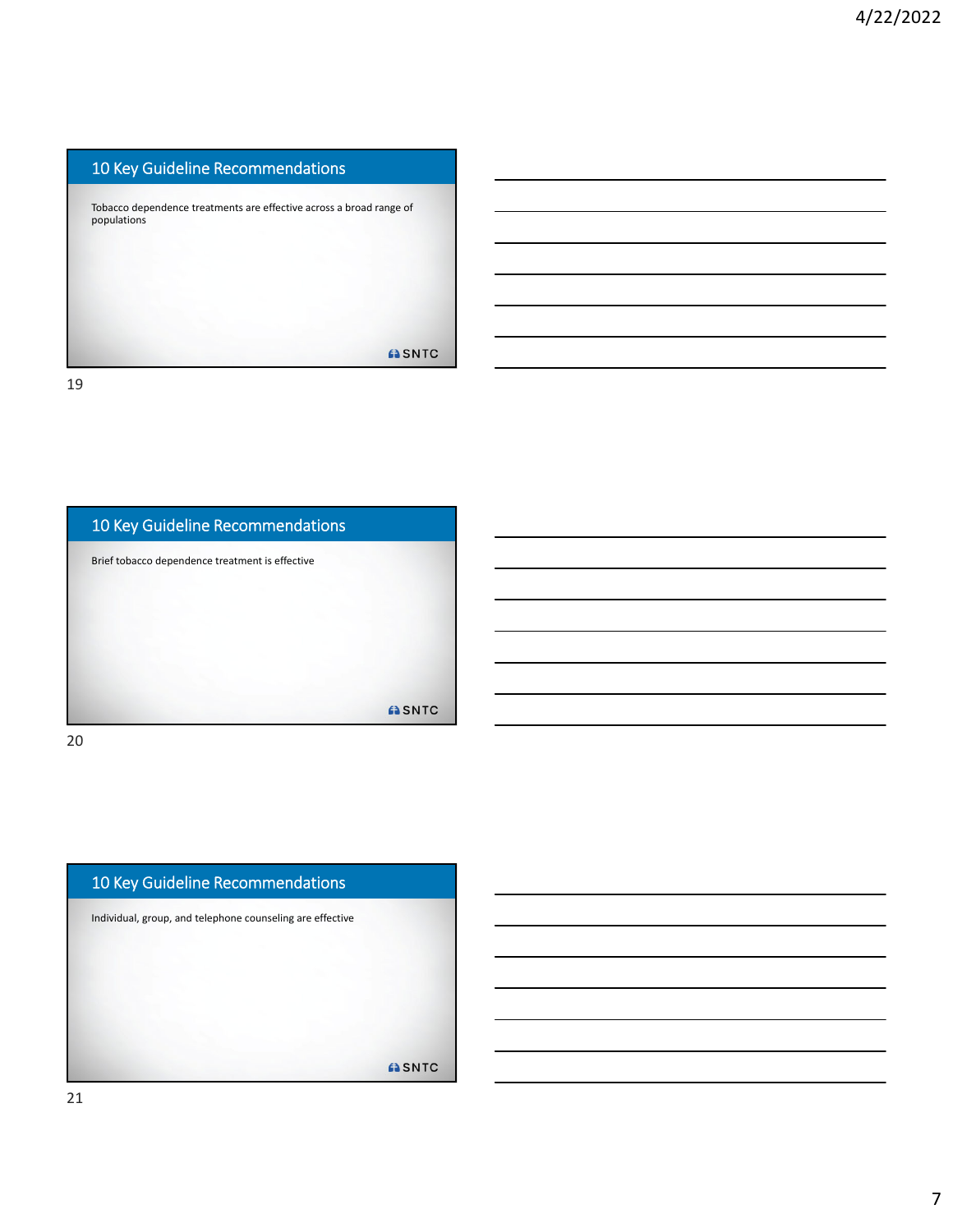# 10 Key Guideline Recommendations Medications are available for tobacco dependence **ASNTC**

22



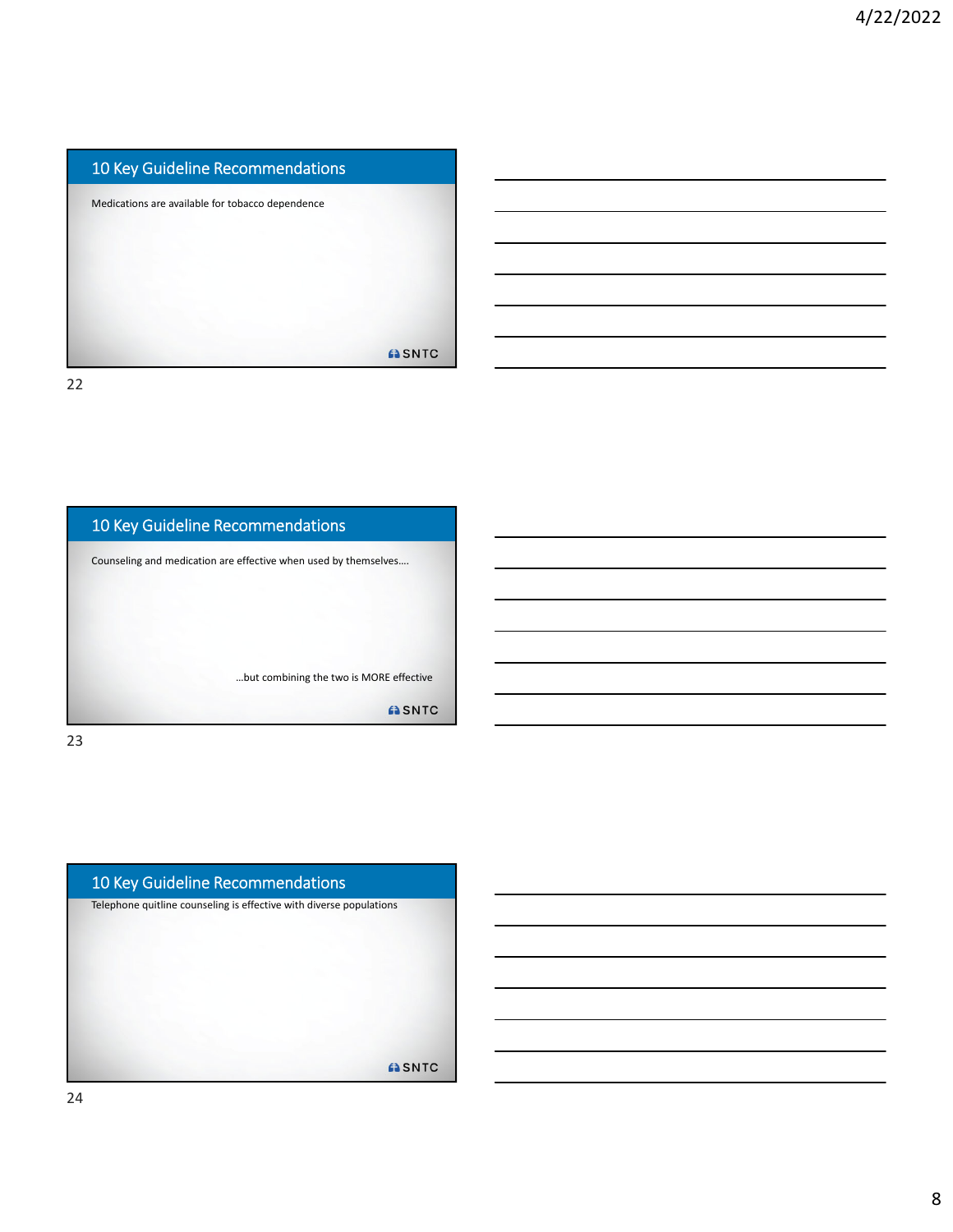## 10 Key Guideline Recommendations Use Motivational Interviewing if Patient is unwilling to quit **ASNTC** 25





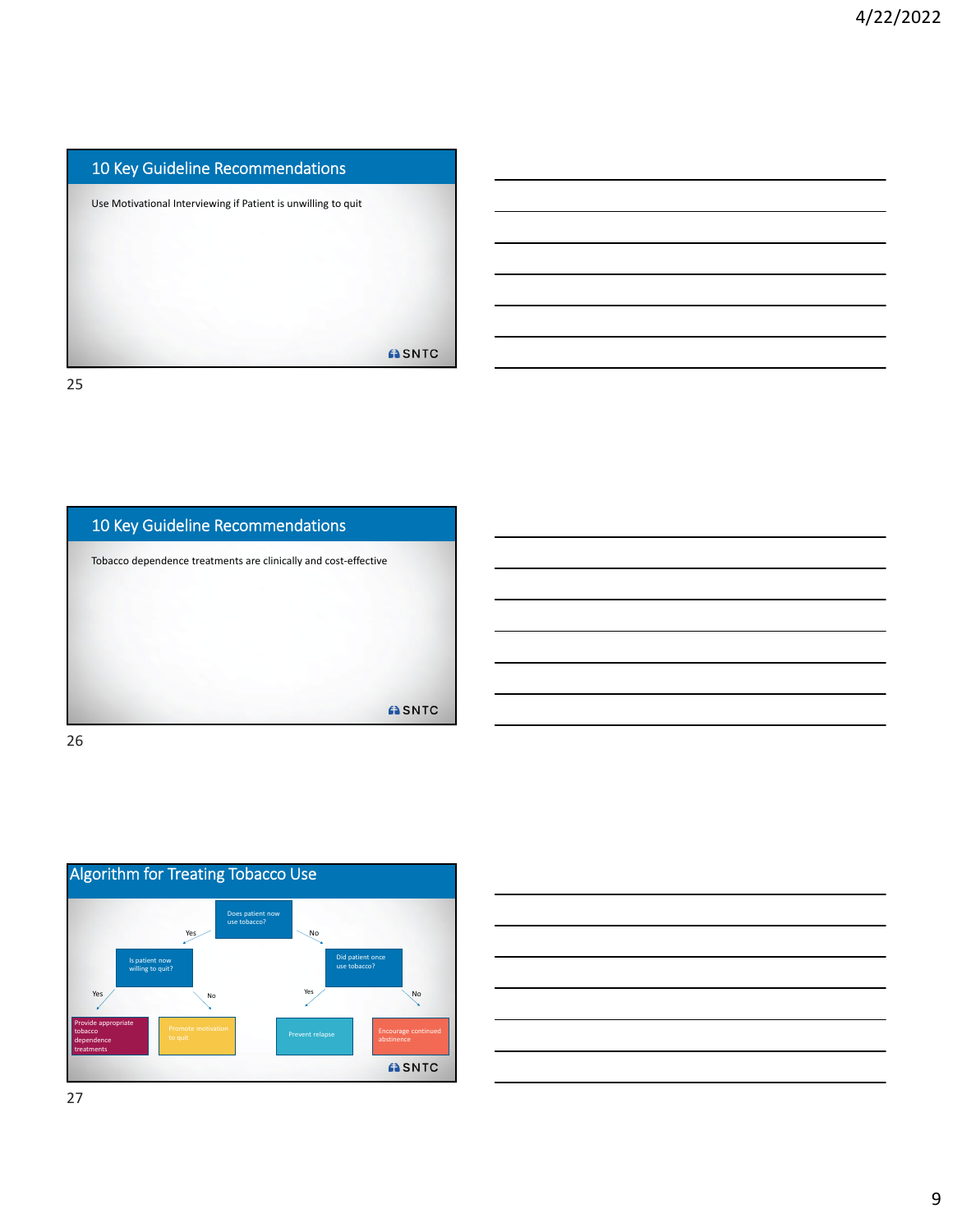

| <u> 1989 - Andrea Andrew Maria (h. 1989).</u> |  |
|-----------------------------------------------|--|
|                                               |  |
|                                               |  |
|                                               |  |
|                                               |  |
|                                               |  |
|                                               |  |
|                                               |  |
|                                               |  |
|                                               |  |
|                                               |  |
|                                               |  |
|                                               |  |
|                                               |  |
|                                               |  |
|                                               |  |

For the Patient Willing to Quit **Ask** them **ASNTC** 29

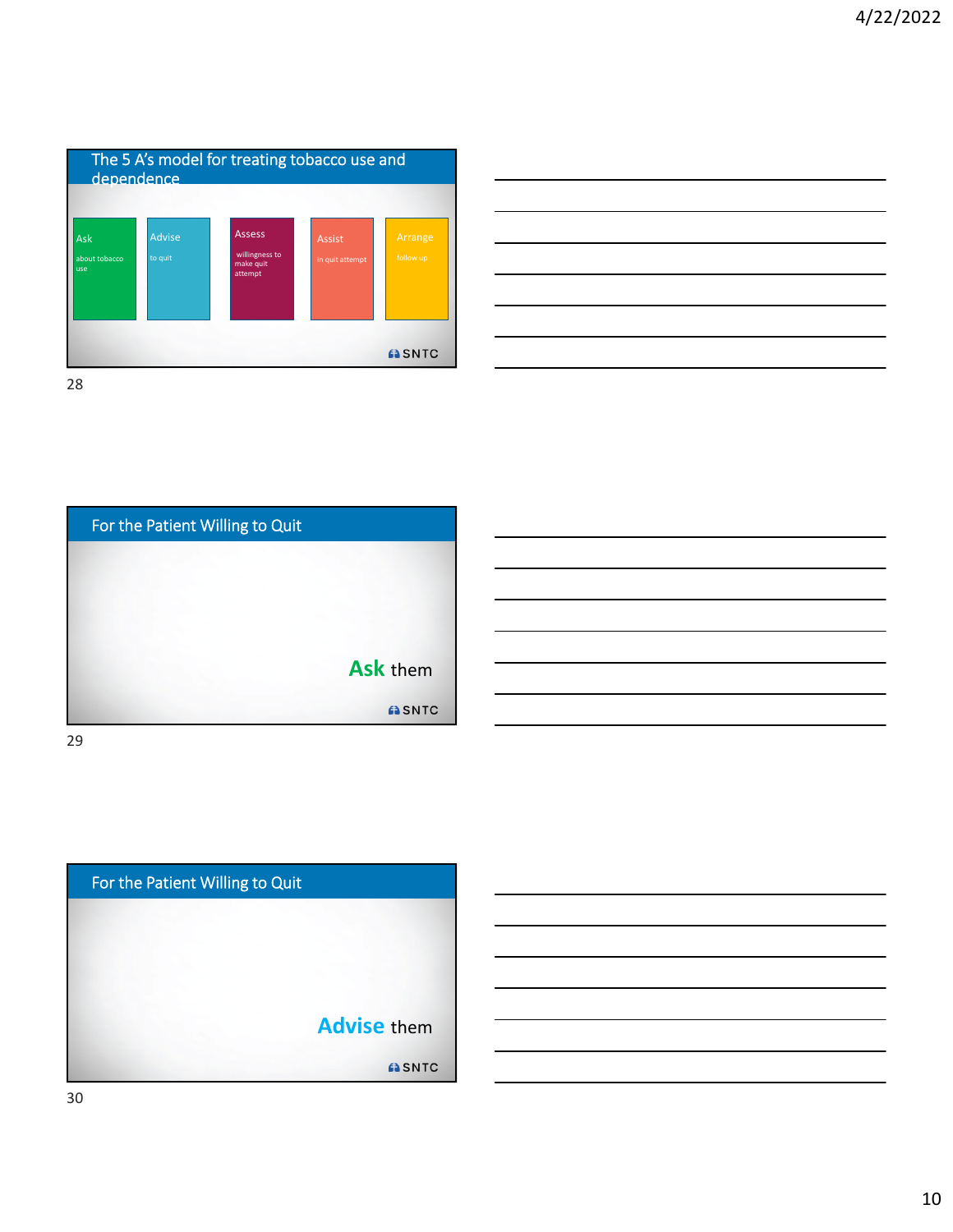



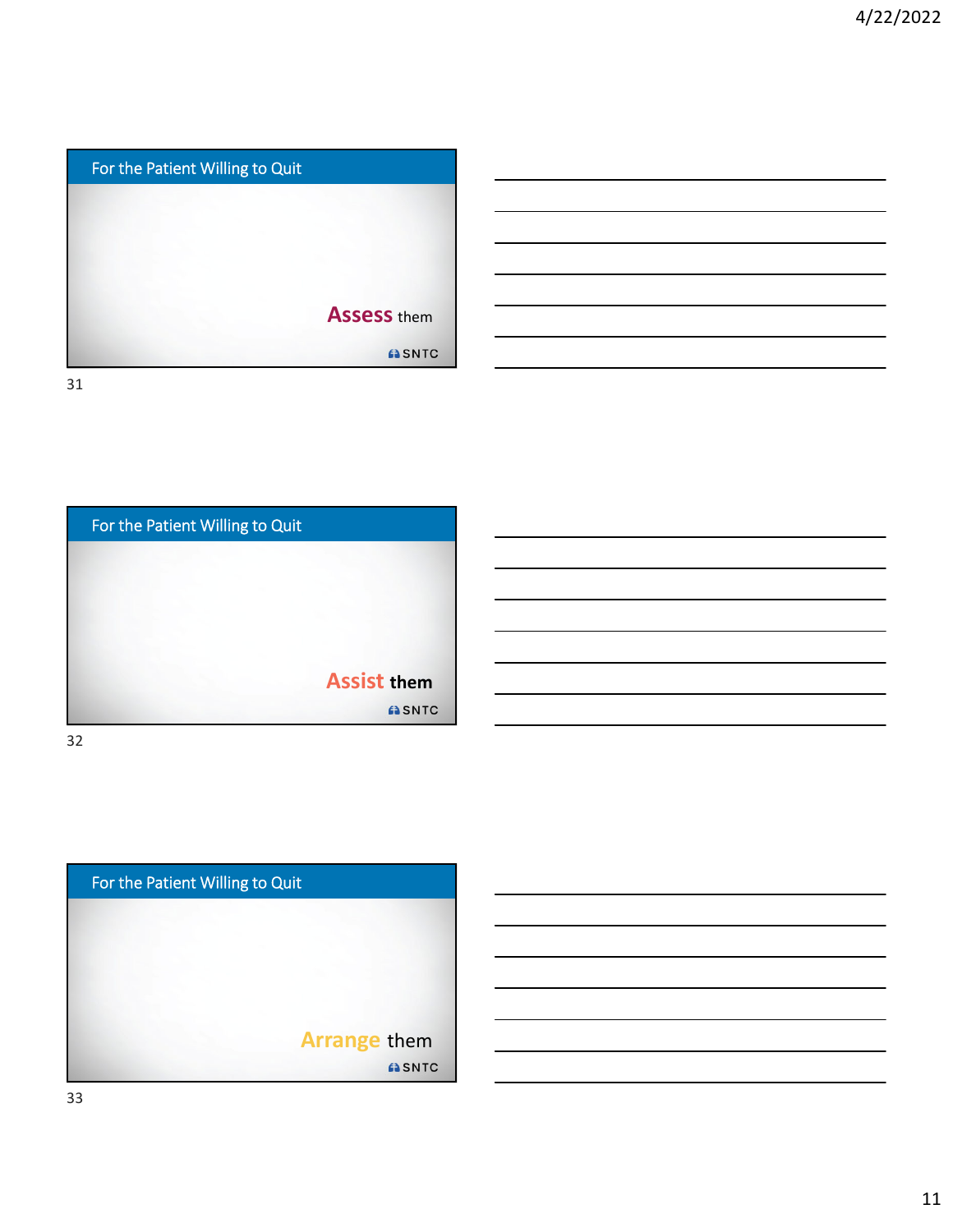#### For the Patient UNwilling to Quit



34

#### Motivational Interviewing

- A directive, **patient‐centered** counseling
- Elicits behavior change by helping clients explore own **ambivalence**
- Resolves ambivalence while **minimizing resistance**
- Minimizes resistance by **empathic listening**

ASNTC

35



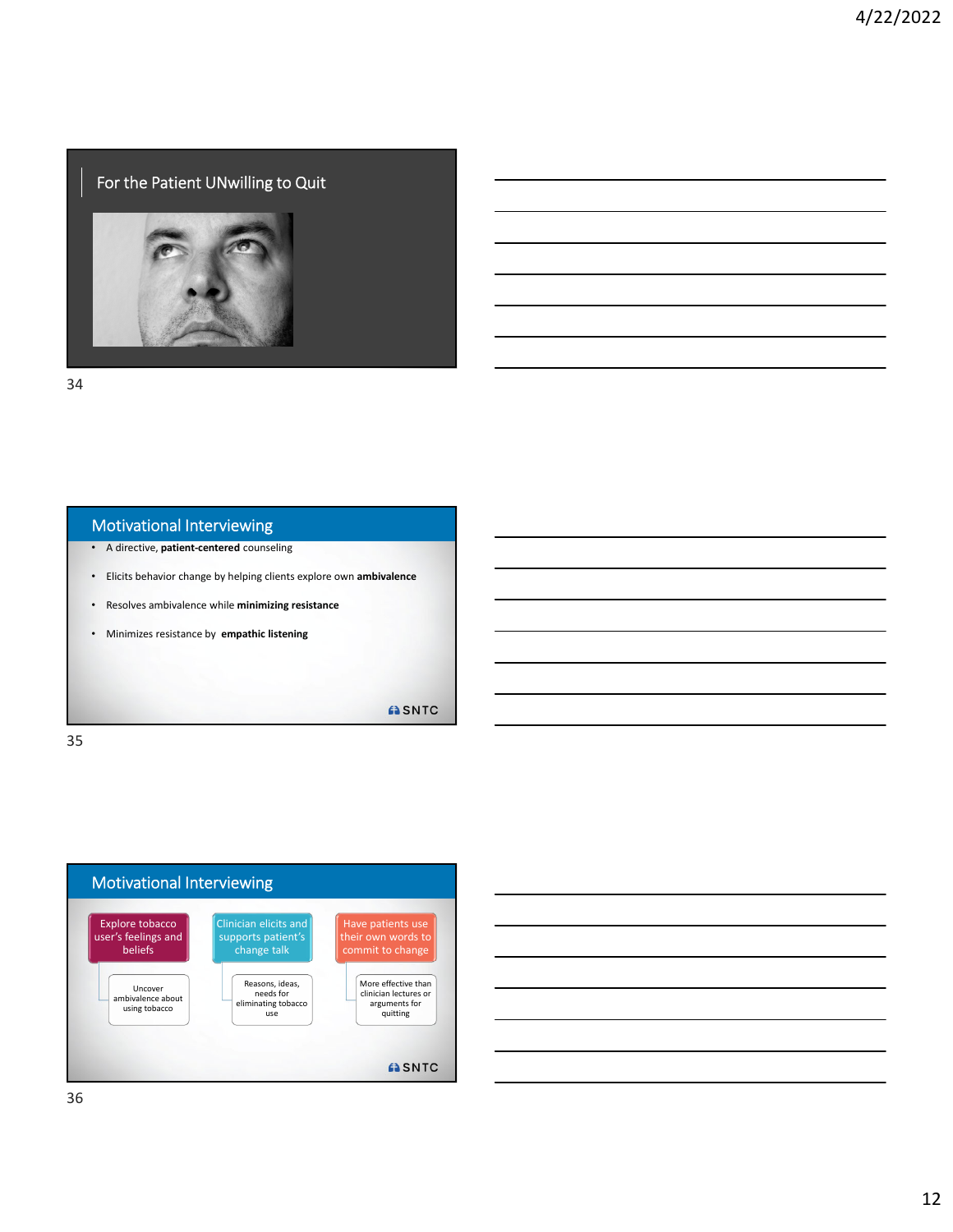

| <u> 1989 - Johann John Stone, markin sanadi amerikan bahasa dan berkembang di sebagai pertama dan berkembang di s</u>                                                                                                         |  |  |
|-------------------------------------------------------------------------------------------------------------------------------------------------------------------------------------------------------------------------------|--|--|
|                                                                                                                                                                                                                               |  |  |
| the control of the control of the control of the control of the control of the control of the control of the control of the control of the control of the control of the control of the control of the control of the control |  |  |
|                                                                                                                                                                                                                               |  |  |
| ,我们也不会有一个人的事情。""我们的人,我们也不会有一个人的人,我们也不会有一个人的人,我们也不会有一个人的人,我们也不会有一个人的人,我们也不会有一个人的人,<br>第二百一十一章 第二百一十一章 第二百一十一章 第二百一十一章 第二百一章 第二百一章 第二百一章 第二百一章 第二百一章 第二百一章 第二百一章 第二百一章 第                                                        |  |  |
|                                                                                                                                                                                                                               |  |  |

| <b>Motivational Interviewing</b>                     |              |
|------------------------------------------------------|--------------|
| <b>Express Empathy</b><br>• Use open ended questions |              |
| • Use reflective listening                           |              |
| • Normalize feelings and concerns                    |              |
| • Support the patient's autonomy                     |              |
|                                                      |              |
|                                                      |              |
|                                                      | <b>ASNTC</b> |
|                                                      |              |

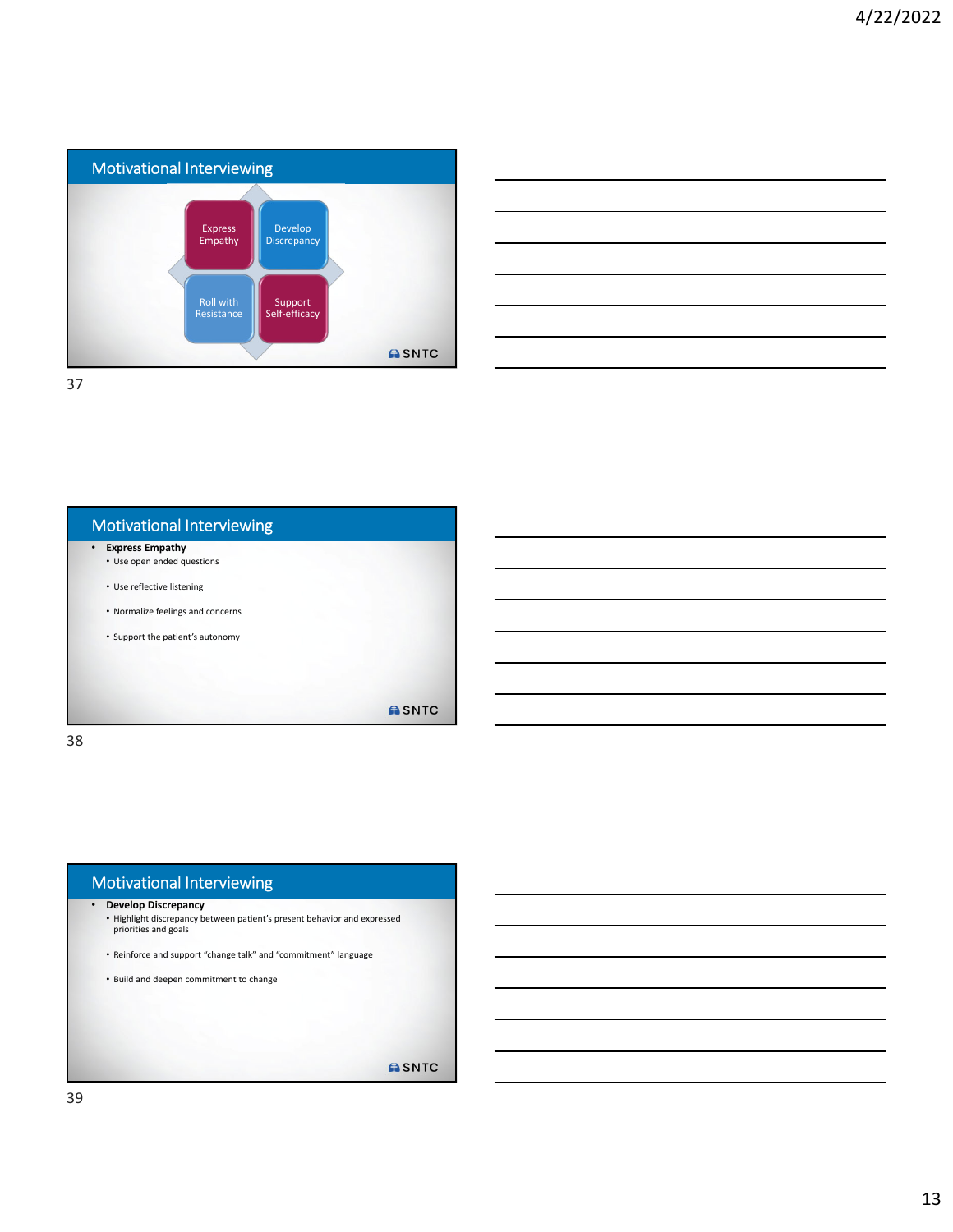### Motivational Interviewing • **Roll with Resistance** • Back off and use reflection when the patient expresses resistance • Express empathy • Ask permission to provide information **ASNTC** 40



#### For the patient who has recently quit • Use open ended questions to discuss: • The benefits the patient gets from cessation • Any success the patient has had in quitting • The problems encountered or anticipated threats to maintaining abstinence • A medication check‐in

**ASNTC**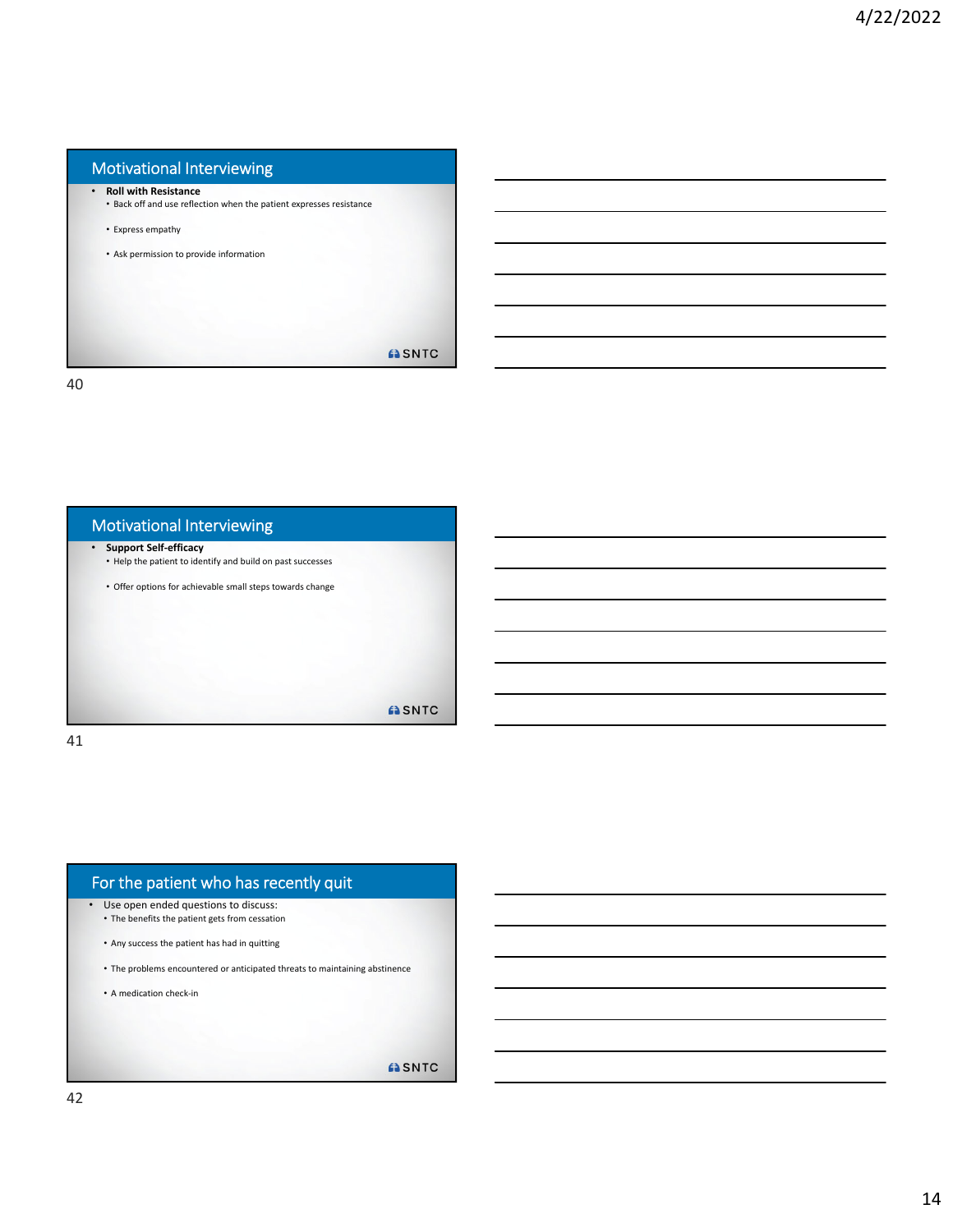



44

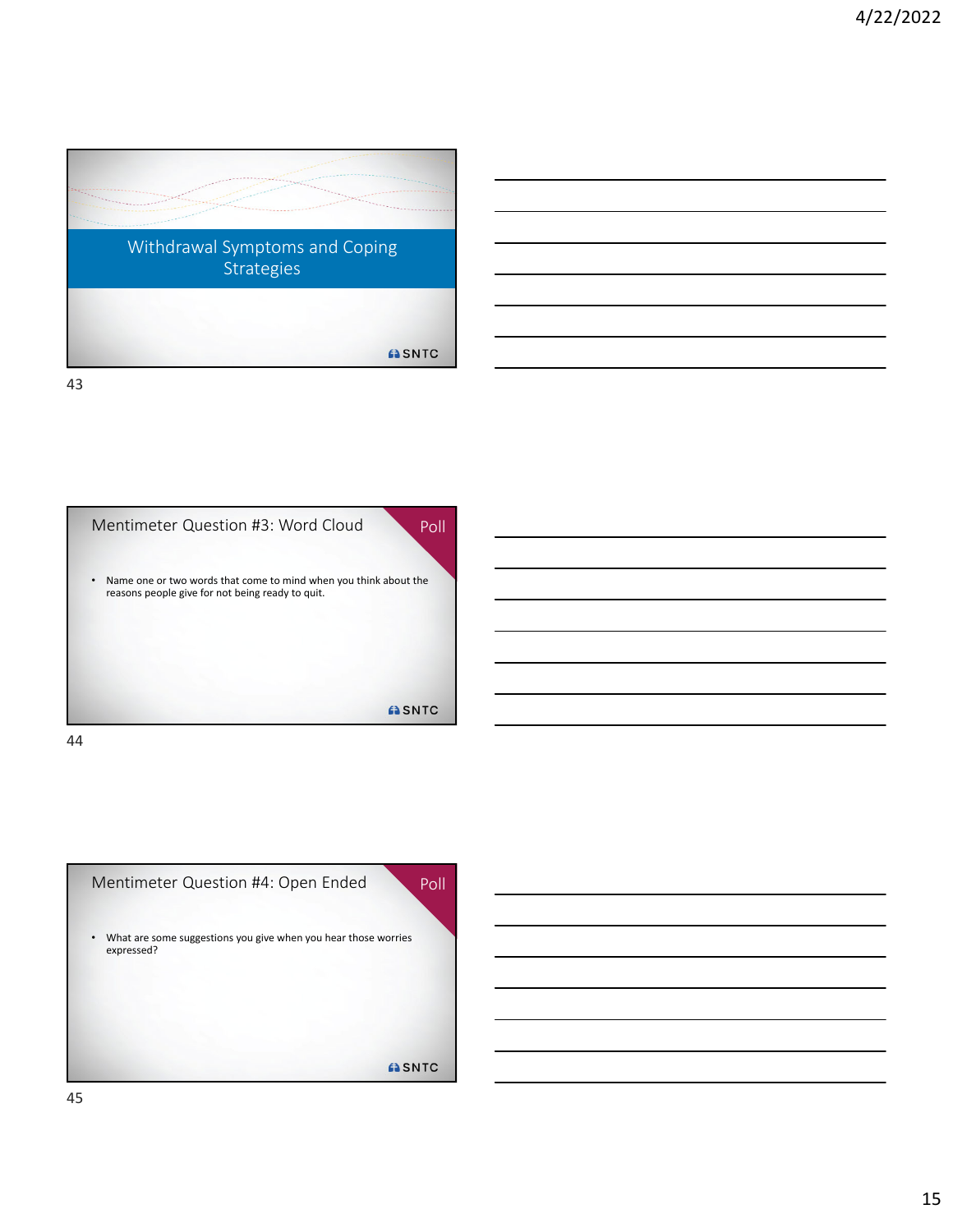#### Anxiety and Irritability

- Exercise
- Contact a friend for support
- Take a few slow, deep breaths
- Chew sugar‐free gum

**ASNTC** 

46



47

#### Restlessness

#### • Exercise

- Focus on an existing hobby, or try something new like cooking, drawing, or hiking
- Clean the house, garage, basement, or attic

**ASNTC**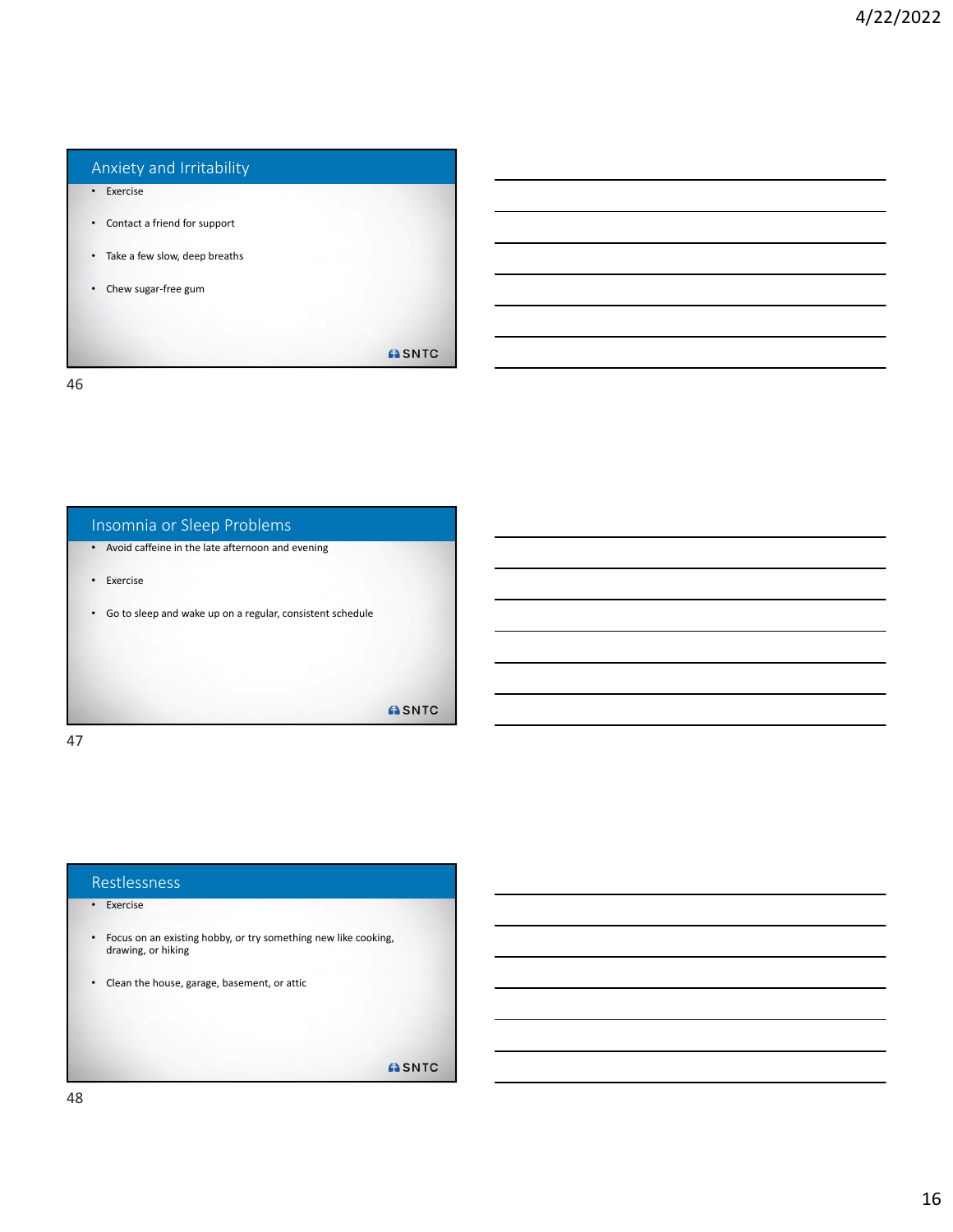#### Hunger

- Eat plenty of fruits and vegetables
- Exercise regularly
- Avoid high‐calorie foods and beverages
- Carry sugar‐free gum or toothpicks
- Drink more water

**ASNTC** 

49



50

#### Triggering Situations

- Avoid people who use tobacco, or ask them not to use tobacco around you
- Establish friendships with people who don't use tobacco
- Avoid smoke breaks and other social situations where you use tobacco
- Avoid other situations where you usually use tobacco

**ASNTC**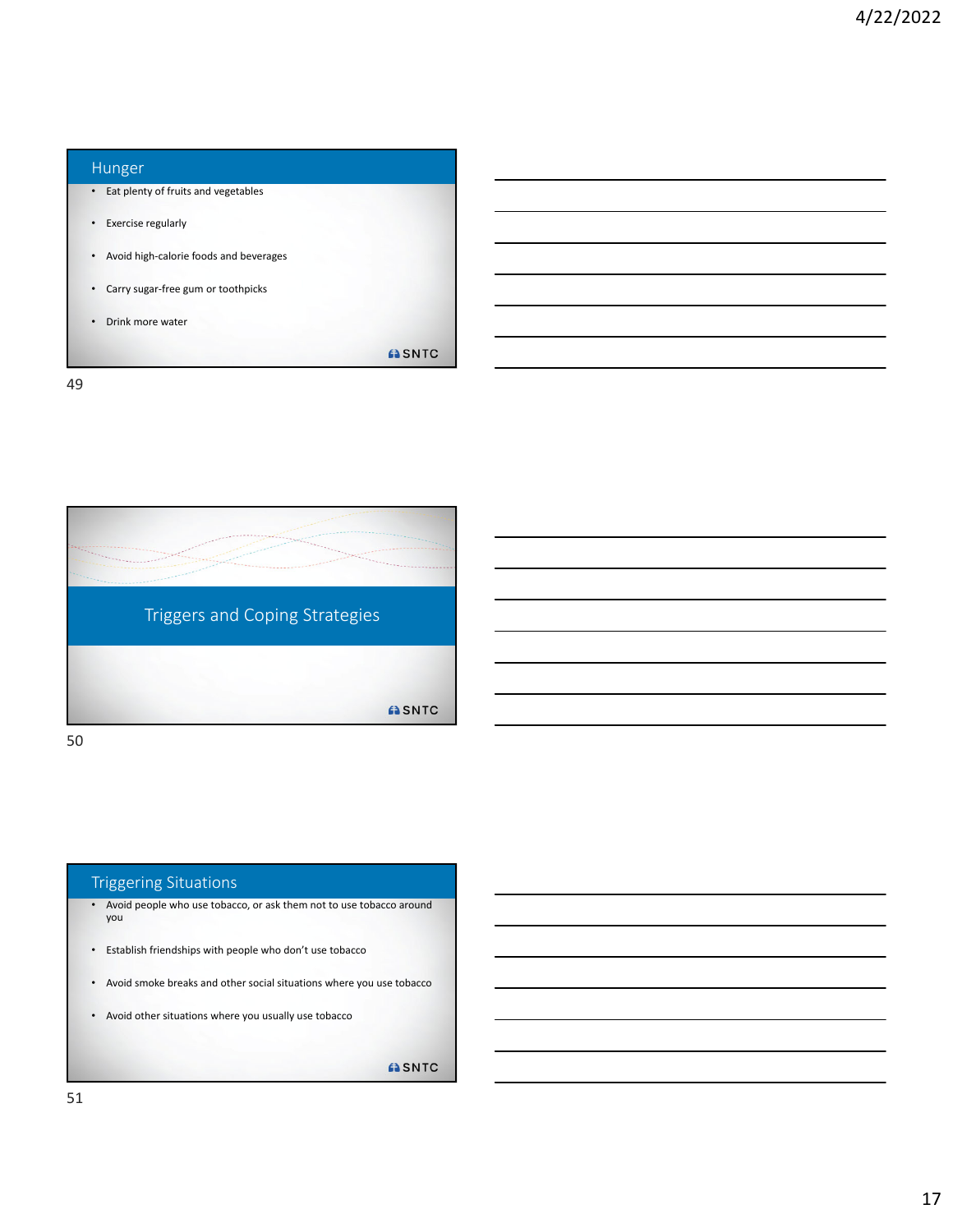#### Triggering Things

- Get rid of cigarettes, matches, lighters, ashtrays, and any other objects that are cues or triggers for smoking or using other tobacco products
- Avoid alcohol (at least for the first month) as it may trigger a desire to smoke
- Develop new ways to manage stress, such as going for a walk

**ASNTC** 

52



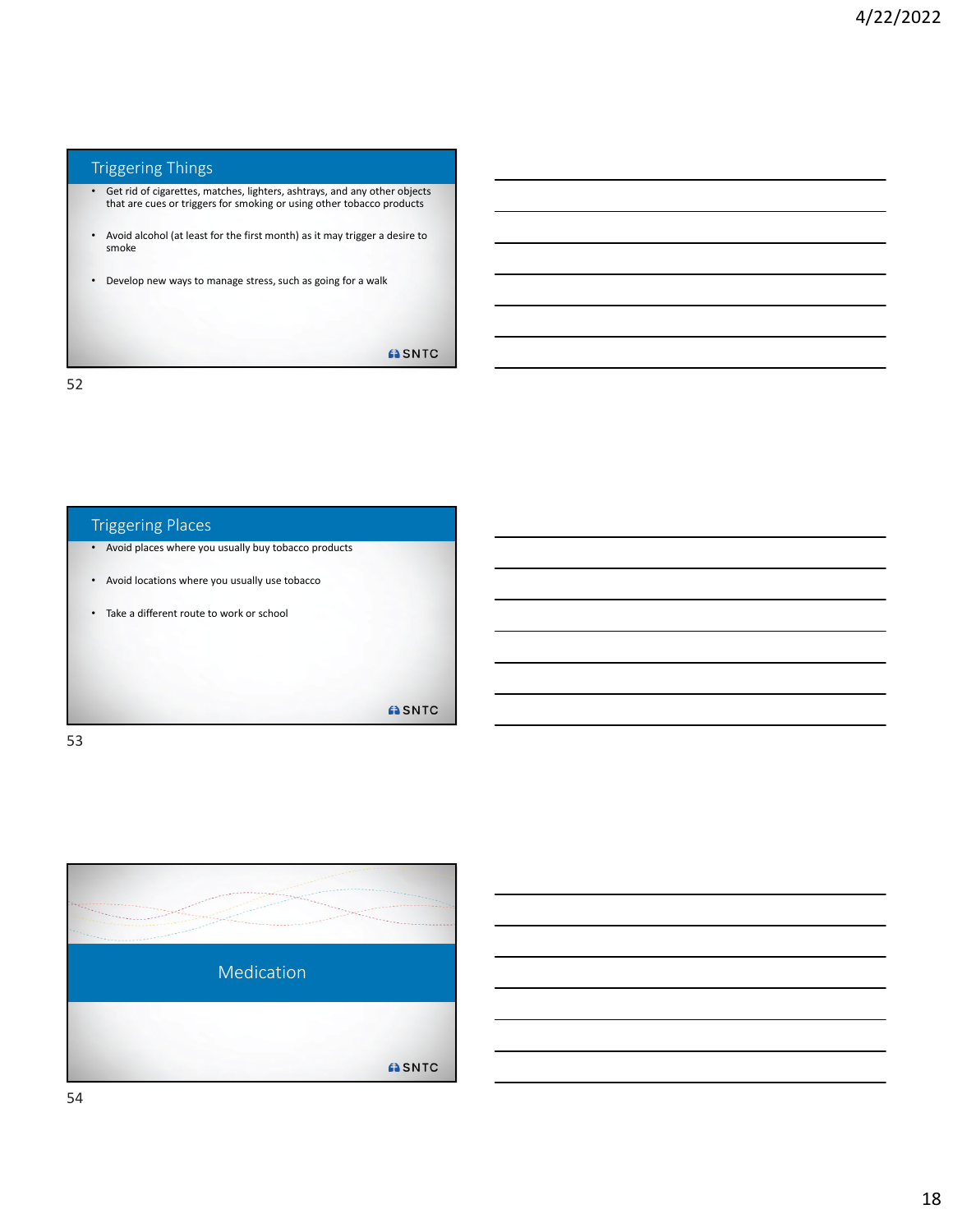

| <u> Alexandro de la contrada de la contrada de la contrada de la contrada de la contrada de la contrada de la con</u>                                                                                                                |  |                                      |
|--------------------------------------------------------------------------------------------------------------------------------------------------------------------------------------------------------------------------------------|--|--------------------------------------|
|                                                                                                                                                                                                                                      |  |                                      |
| <u> Andreas Andreas Andreas Andreas Andreas Andreas Andreas Andreas Andreas Andreas Andreas Andreas Andreas Andreas Andreas Andreas Andreas Andreas Andreas Andreas Andreas Andreas Andreas Andreas Andreas Andreas Andreas Andr</u> |  | $\overline{\phantom{iiiiiiiiiiiii}}$ |
|                                                                                                                                                                                                                                      |  |                                      |
|                                                                                                                                                                                                                                      |  | _____                                |
|                                                                                                                                                                                                                                      |  |                                      |
| the contract of the contract of the contract of the contract of the contract of the contract of the contract of                                                                                                                      |  |                                      |
|                                                                                                                                                                                                                                      |  |                                      |
| <u> 1999 - Johann Harry Harry Harry Harry Harry Harry Harry Harry Harry Harry Harry Harry Harry Harry Harry Harry Harry Harry Harry Harry Harry Harry Harry Harry Harry Harry Harry Harry Harry Harry Harry Harry Harry Harry Ha</u> |  | and the control of the con-          |
|                                                                                                                                                                                                                                      |  |                                      |
| the control of the control of the control of the control of the control of the control of the control of the control of the control of the control of the control of the control of the control of the control of the control        |  |                                      |





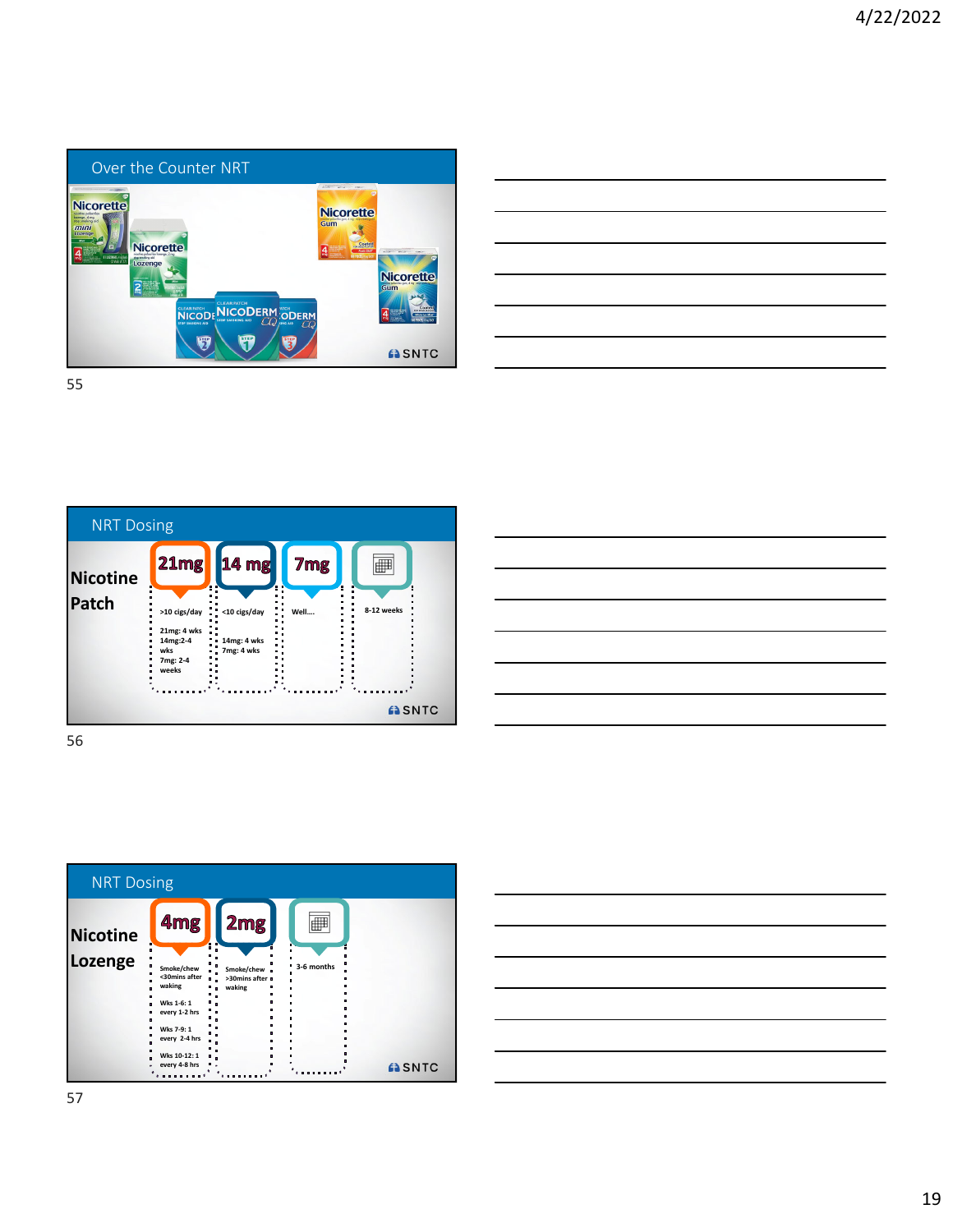| <b>NRT Dosing</b> |                                                                        |                                                                         |                                   |              |
|-------------------|------------------------------------------------------------------------|-------------------------------------------------------------------------|-----------------------------------|--------------|
| <b>Nicotine</b>   | 4 <sub>mg</sub>                                                        | 2mg                                                                     |                                   |              |
| Gum               | Smoke/chew<br><30mins after<br>waking<br>1 piece<br>every 1-2<br>hours | Smoke/chew =<br>>30mins after =<br>waking<br>1 piece every<br>1-2 hours | Up to 12<br>weeks or as<br>needed | <b>ASNTC</b> |
| 58                |                                                                        |                                                                         |                                   |              |

| the control of the control of the control of the control of the control of the control of |  |  |
|-------------------------------------------------------------------------------------------|--|--|
|                                                                                           |  |  |
|                                                                                           |  |  |
|                                                                                           |  |  |
|                                                                                           |  |  |
|                                                                                           |  |  |
|                                                                                           |  |  |

Prescription Only Non Nicotine Pharmacotherapy and NRT • Burpoprion SR (Wellbutrin) • Varenicline (Chantix) • Nicotine nasal spray • Nicotine inhaler ASNTC 59

Combination Therapy **Nicorett** CODERM ODE  $\bullet \bullet \bullet$ **ASNTC**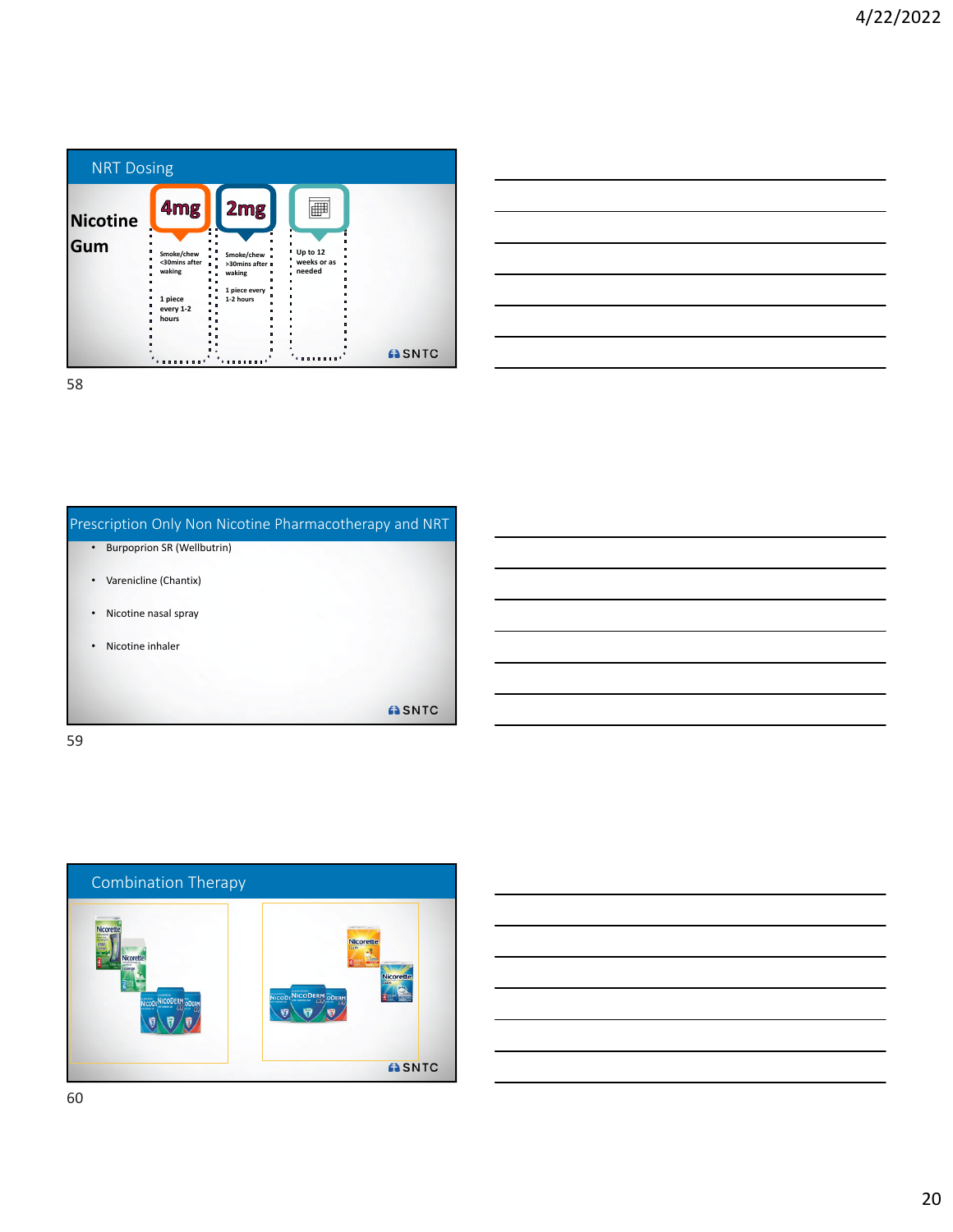

| <u> Andrew State (1996), som et al. 1999 i state et al. 1999 i state et al. 1999 i state et al. 1999 i state et a</u>  |  |  |
|------------------------------------------------------------------------------------------------------------------------|--|--|
| <u> 2000 - Andrea Andrew Maria (h. 1888).</u>                                                                          |  |  |
| <u> 1989 - Johann Stoff, deutscher Stoffen und der Stoffen und der Stoffen und der Stoffen und der Stoffen und der</u> |  |  |
|                                                                                                                        |  |  |
| <u> 2000 - Andrea Andrew Amerikaanse kommunister († 1952)</u>                                                          |  |  |
| the contract of the contract of the contract of the contract of the contract of                                        |  |  |